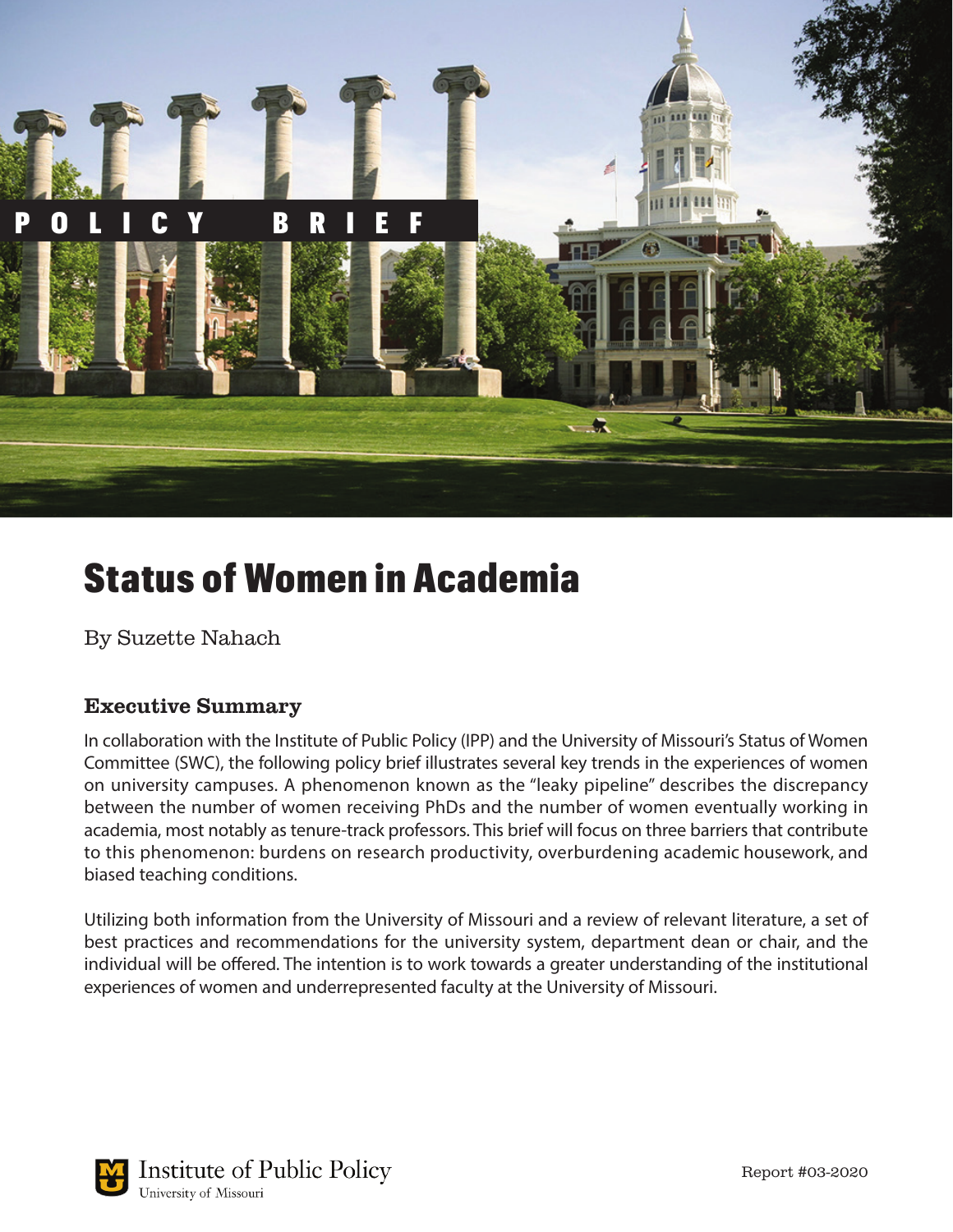# Literature Review

# *Salary Equity Study*

According to the 2018-2019 American Association of University Professors (AAUP) report, **women faculty are still paid on average about 81.6% of what men faculty are paid**, which did grow from 80.8 percent in 2008-2009.<sup>1</sup> The AAUP report attributes much of this difference to unequal distribution in terms of faculty rank and institution type. Gender differences in salary, which AAUP has tracked since the 1970s, have indicated incredibly slow growth. While the total number of women in full-time faculty positions has grown by 24.8 percent in the last 10 years, women are still underrepresented at the highest paying universities and in the highest paying ranks, indicating that much of the aggregated data has not changed for women in the last 10 years.

In 2015, the University of Missouri contracted a third-party source to conduct a salary equity survey that measured unexplained wage gaps for women and minority faculty, controlling for rank, research productivity, years of experience, departmental affiliation, and academic position. They found no significant unexplainable campus-wide gender or ethnicity/race pay gap, even though on average, according to the data from 2014- 2015 for the University of Missouri, the gender wage gap was about \$16,000 or 15% below the average salary for men faculty. A 15% wage gap also persisted for underrepresented (defined as non-white and non-Asian) faculty as compared to non-underrepresented faculty. Both gaps were largely attributed to explainable

*...on average, according to the data from 2014- 2015 for the University of Missouri, the gender wage gap was about \$16,000 or 15% below the average salary for men faculty.2* **"** "

factors that were controlled for in the study such as research productivity, rank, and all of the other previously listed controls in which white male faculty exhibit higher measures on average. However, faculty duties do not only encompass research production. University faculty members are also required to invest large portions of their time in teaching and academic service, both factors left out of and not mentioned in the salary equity study, but elements that research indicates disproportionately burden women and underrepresented faculty and could contribute to disparities in rank and especially research productivity. So, it might be necessary to add other measures into the research to better see the whole picture, such as expected amount of research output, which might affect different groups in various ways. Additionally, the salary equity survey only measures where faculty are currently, which doesn't examine differences in individual experiences and setbacks that have possibly contributed to differences in research productivity, rank, and academic position.

# *Obstacles to Research Productivity*

Women faculty face a number of obstacles when trying to publish their research, oftentimes leading to situations in which women faculty publish research less than men faculty.<sup>3</sup> Women faculty, due to increased burdens of teaching and service, contribute to a lower proportion of research articles than the percentage of academic faculty they make up, with a few exceptions.<sup>4</sup> Obstacles to research productivity include:

• Women faculty differ in terms of academic job assignments. They are more likely to be in less research-heavy positions, such as adjunct or non-tenure track (NTT) positions.<sup>5</sup> Significantly, the 2018-2019 AAUP report indicates that the percentage of overall NTT faculty has increased across all institution types.<sup>6</sup>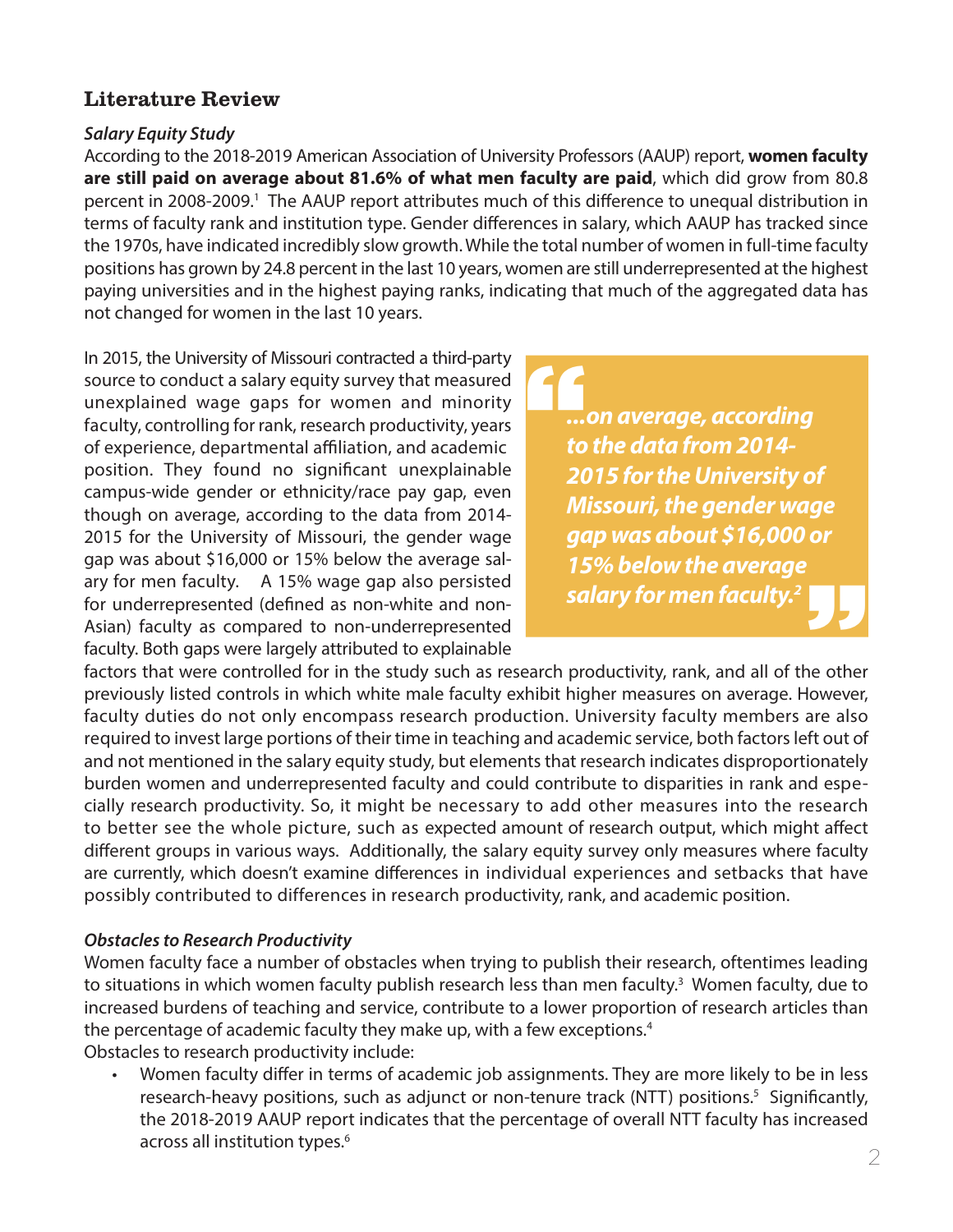• Women professors who co-author papers might face a longer road to gaining tenure in contrast to women who single-author many of their papers. Co-authoring a paper is correlated with a 7.7% chance of gaining tenure for men, but only a 2% chance for women, serving as an extra burden for a woman moving through the tenure process.<sup>7</sup>



#### Figure 1. Tenure Rates for Co-Authors<sup>8</sup>

The research seems to suggest that **creating more opportunities for research may not resolve disparities as women receive less recognition for the research they do publish.** For instance, when co-authoring papers, women are less likely to be listed first or last, placements that carry greater prestige.9 When women faculty do earn those prestigious placements in a co-authored work, their research is often cited less, as indicated by a study looking at national and international scientific collaborations.10 Additionally, there are large gaps in funding for research, a phenomenon that can be at least partially attributed to women faculty receiving less positive assessments in their role as a principal investigator, especially in scientific research, which can hurt future research endeavors.<sup>11</sup> In contrast, another study found that men and women faculty, specifically in medical research, acquire federal funding at similar levels, but there are inequities in terms of research productivity and overall impact that puts women faculty at a disadvantage.12

#### *Overburdened by Academic Housework*

While studies indicate that women faculty often publish less research, they are often contracted into more academic housework, a term that indicates the chores of academic service such as coordinating meetings, planning events, etc., an endeavor that could be taking them away from research and placing undue burdens on their time and energy.13, 14

# **Academic housework could be functioning as a glass ceiling to reaching full professor status.**

Generally, women are less likely to be promoted to full professor and the process, if it occurs, takes a longer time.<sup>15</sup> Research indicates that women faculty are asked to volunteer more and are more likely to say yes to tasks with low promotability, slowing down their move up the academic ladder.<sup>16</sup> It can often be difficult for women and underrepresented faculty to say no to service, with experiences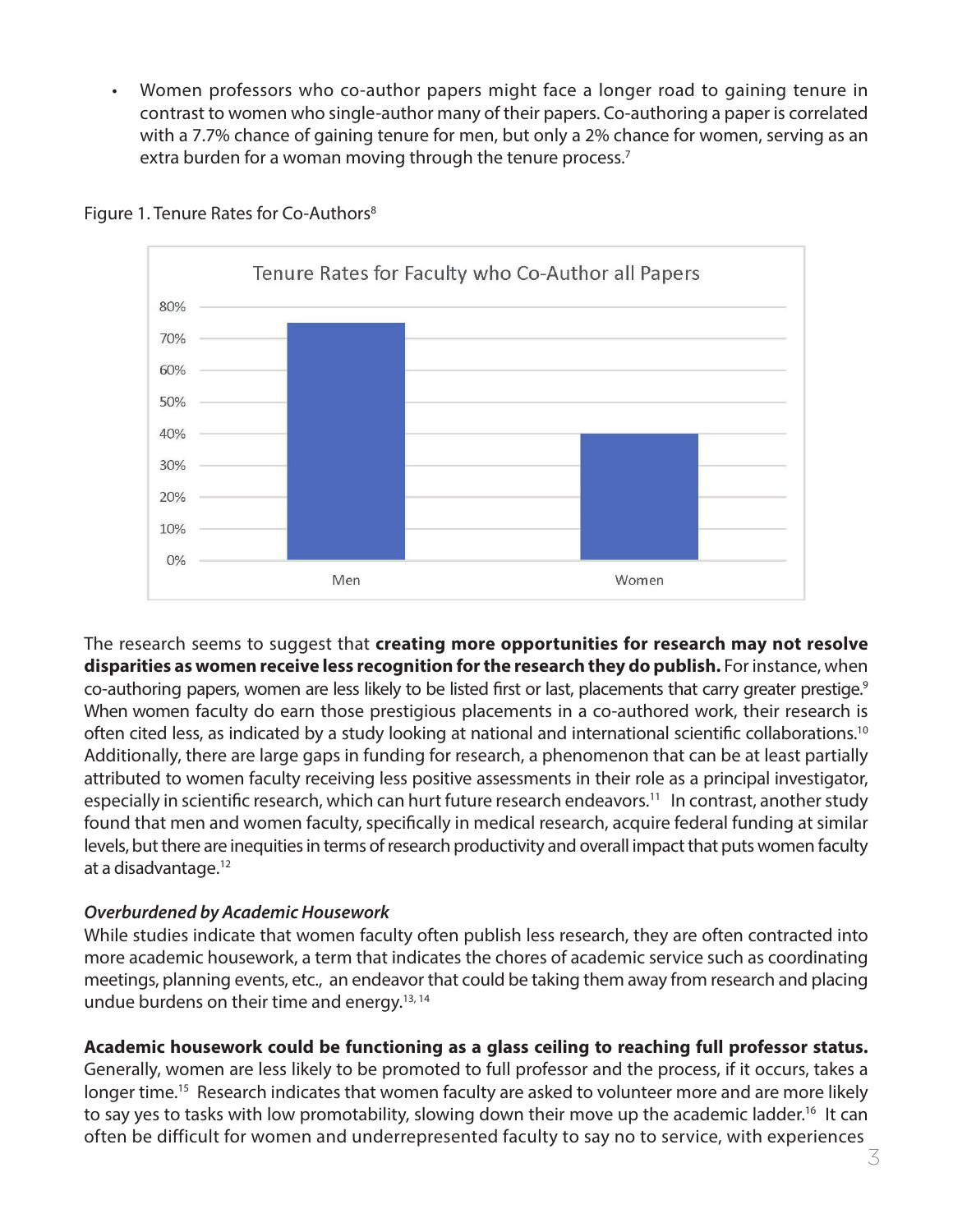indicating that women and underrepresented faculty who do say no to serving on committees are often pressured into service. Additionally, faculty of color, especially women of color, might be asked to serve as the sole representative for their race or gender, a phenomenon that might be pushing women of color into service earlier than other faculty.<sup>17</sup> Furthermore, women in Political Science in this study, are more likely to be tapped for lower level service, but less likely to be asked to be department chairs, committee chairs, or to lead academic programs, positions that might be met with greater recognition.<sup>18</sup> Women faculty are

# "

*Academic housework could be functioning as a glass ceiling to reaching full professor status.*  "

instead more likely to participate in the less recognized areas of relational service such as mentoring students, providing career guidance, and offering social support.<sup>19</sup> While this takes up a significant amount of time, it is not officially recognized by the university and it does not have a place on a faculty member's CV.

Evidence suggests that this gendered time allocation, such as that highlighted in the following chart, leads to lower job satisfaction and higher turnover rates for senior women, a distinction that does not affect men.20



#### Figure 2. Gendered Time in Research and Service<sup>21</sup>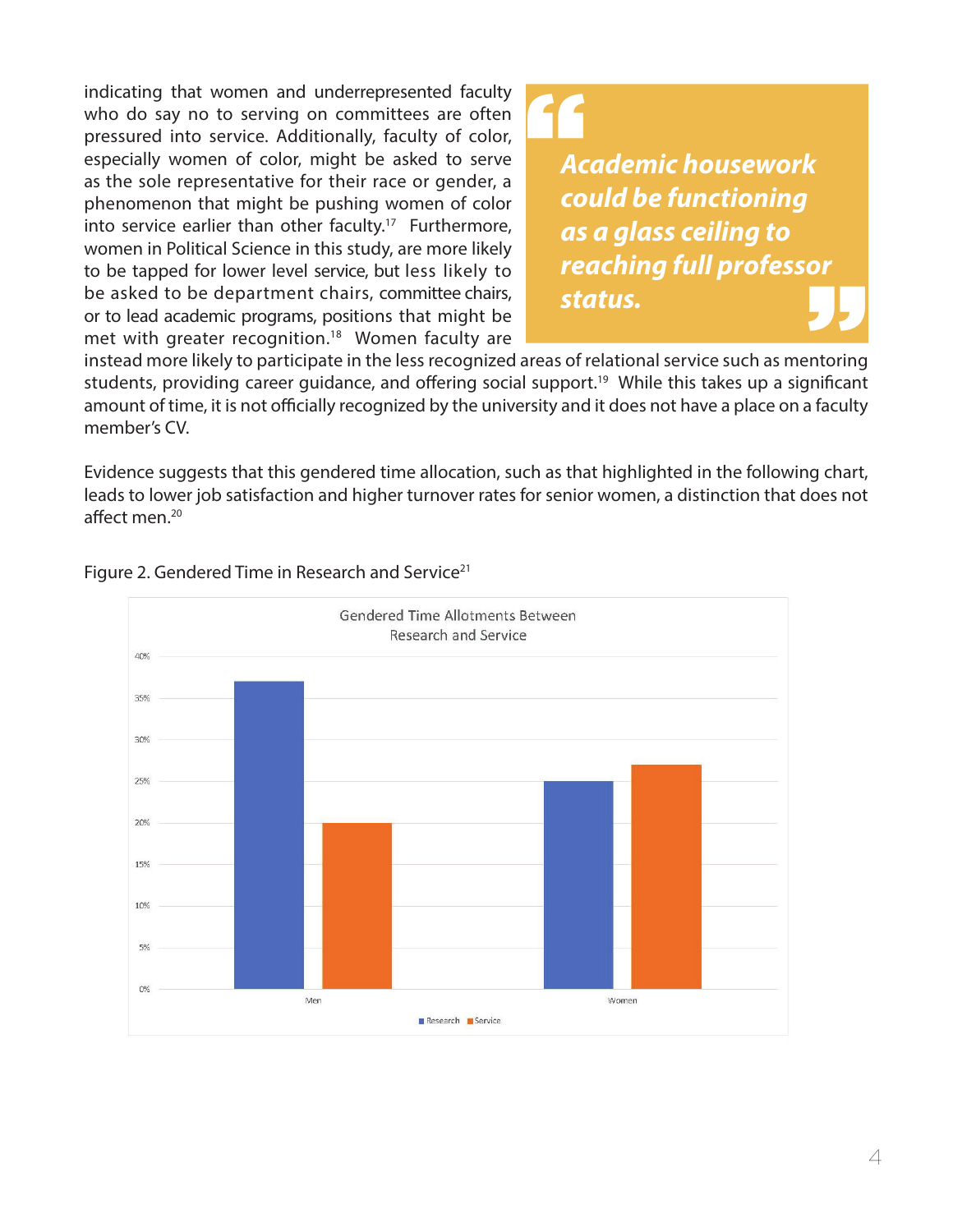# *Teaching/Job Performance*

**Teaching, like academic housework, can be more demanding for women, especially women of color, who are often disproportionately given teaching-heavy assignments.**22 Teaching and teaching evaluations can pose a number of barriers:

- Women of color, on average, spend disproportionately more time in the classroom, an environment that can potentially become hostile towards them.<sup>23</sup> Despite their credentials and their position of authority as the class's professor, in a qualitative study, women describe gendered racism in classroom interactions with their students who challenged their professor's authority, competency, and scholarly expertise.
- Women faculty are more likely to receive increased demands from students than male faculty and students assume their request will be granted.<sup>24</sup> When men faculty are open and accessible, it is seen as a plus to them as instructors. $25$
- Student evaluations of teaching (SET) are biased against women instructors even when it comes down to a seemingly objective measure such as how fast the instructor returns class assignments.<sup>26</sup> Similar studies also found indicators of a bias against faculty of color in student evaluations.<sup>27</sup>

# University of Missouri

After looking at literature regarding overall experiences of women and underrepresented academic faculty, the next logical step was to examine how these findings play out at the University of Missouri. Using primary information from the Salary Equity Survey, Campus Climate Survey, and analysis from the Status of Women Committee, the following section presents a localized picture of the experience of women faculty at the University of Missouri.

# *Research and Salary Equity at MU*

Study results found that three factors contributed to salary inequity across the university:

- administrative experiences
- faculty rank
- research productivity.

At this time, the SWC recommends that the university pay attention to addressing the discrepancies in these three areas in order to work on closing the gender and racial pay gap. The 2016-2017 SWC report<sup>28</sup> —recommended re-administering the faculty equity survey every five years. The concern is that women with a lower proportion of research in their academic appointment may be compensated less on average. Future studies could examine graduate research assistantships in order to more accurately gauge how early gender inequity in research begins. Additionally, in the 2019 Collaborative on Academic Careers in Higher Education (COACHE) survey, the majority of responses to benchmarks were relatively even across gender lines, with the exception being the benchmark for promotion to full professorship in which women had a lower rating of this standard. The study also found lower ratings on benchmarks from minority faculty.<sup>29</sup> Further feedback to this regard can be found in comments from the 2016 Campus Climate survey.

On the campus climate survey, participants noted this inequity:<sup>30</sup>

- "A woman pointed out to management that males were receiving higher pay and better opportunities/projects. She was then denied for promotion and not given a clear path for how to be promoted".
- "...When it came time for promotion, all things equal, I tried to negotiate for a higher salary and was shut down before I could even present a case...later when he [her male co-worker] was up for the same promotion, he got...more than I did. The explanation is that he negotiated better."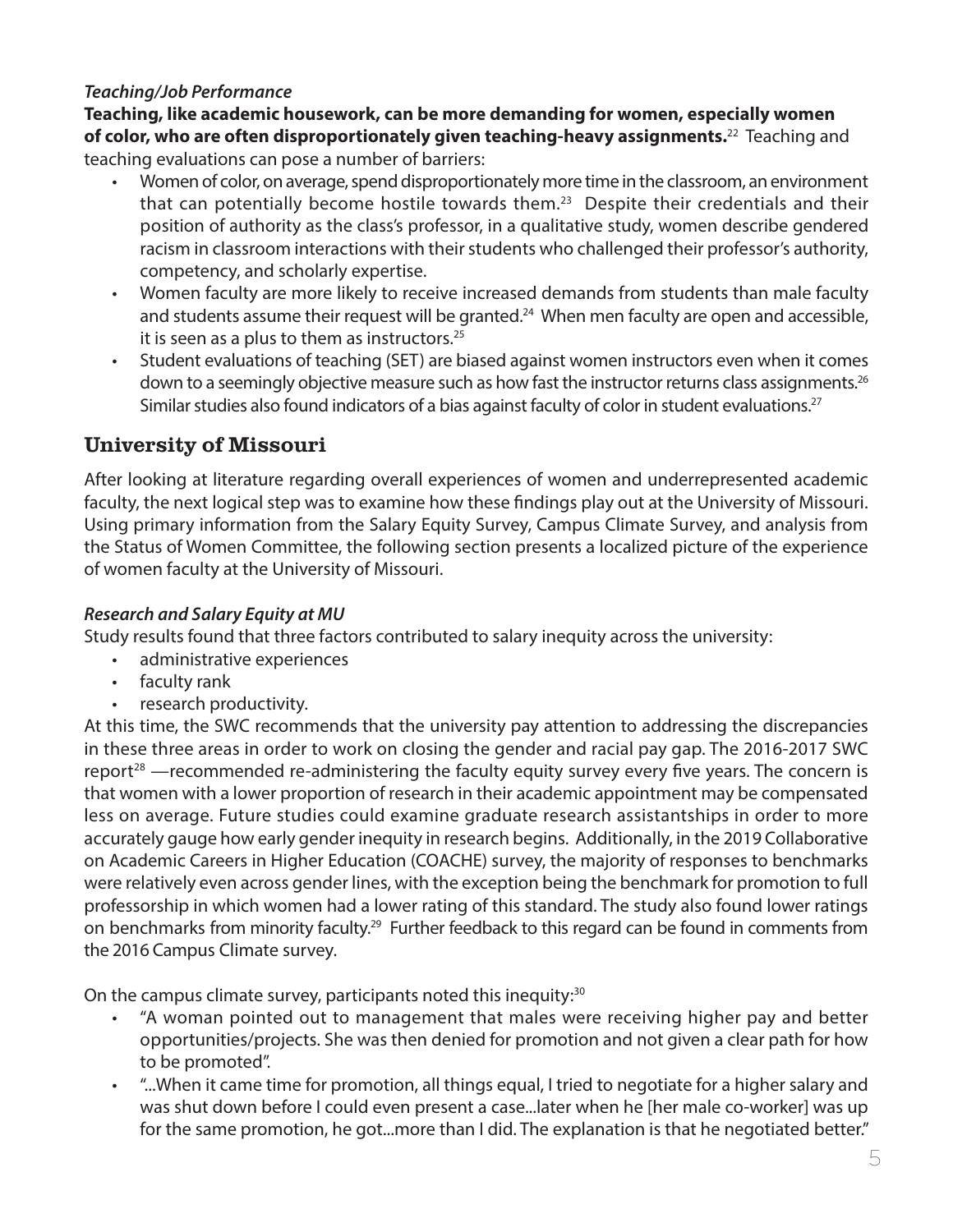## *Academic Housework at MU*

There were several indicators in the 2016 Campus Climate Survey results<sup>31</sup> —that point to an inequity in academic housework performed at the University of Missouri.

- Women at MU were about twice as likely to agree or strongly agree that they felt academic service was a burden for them.
- Women were more likely to say that they do more work to help their students than their colleagues do.
- Women staff were also less likely to state that they can do all of the work required of them during work hours.

The 2016-2017 SWC report<sup>32</sup> —recommended that the university find a better way to document service requirements. Using a system such as MyVita to measure academic service and then collecting this information would be a way to further examine gender and racial disparities in the performance of academic housework.



# Figure 3: Faculty Service at MU<sup>33</sup>

#### *Teaching at MU*

According to the Campus Climate Survey, $34$  —women at MU are less likely to be comfortable with their classroom environment. An uncomfortable culture and atmosphere were noted by several women faculty and student respondents in the survey. One respondent stated that a **"Professor made comments on how women couldn't do field work, classmates make comments about women (i.e. rape jokes) or mock other identities, etc."**<sup>35</sup> —indicating that the classroom environment can be a volatile place for women and trans-spectrum students. Another respondent made the claim that they protect white men in the organization "...who feel they have carte blanche to dismiss and mistreat women and minorities."36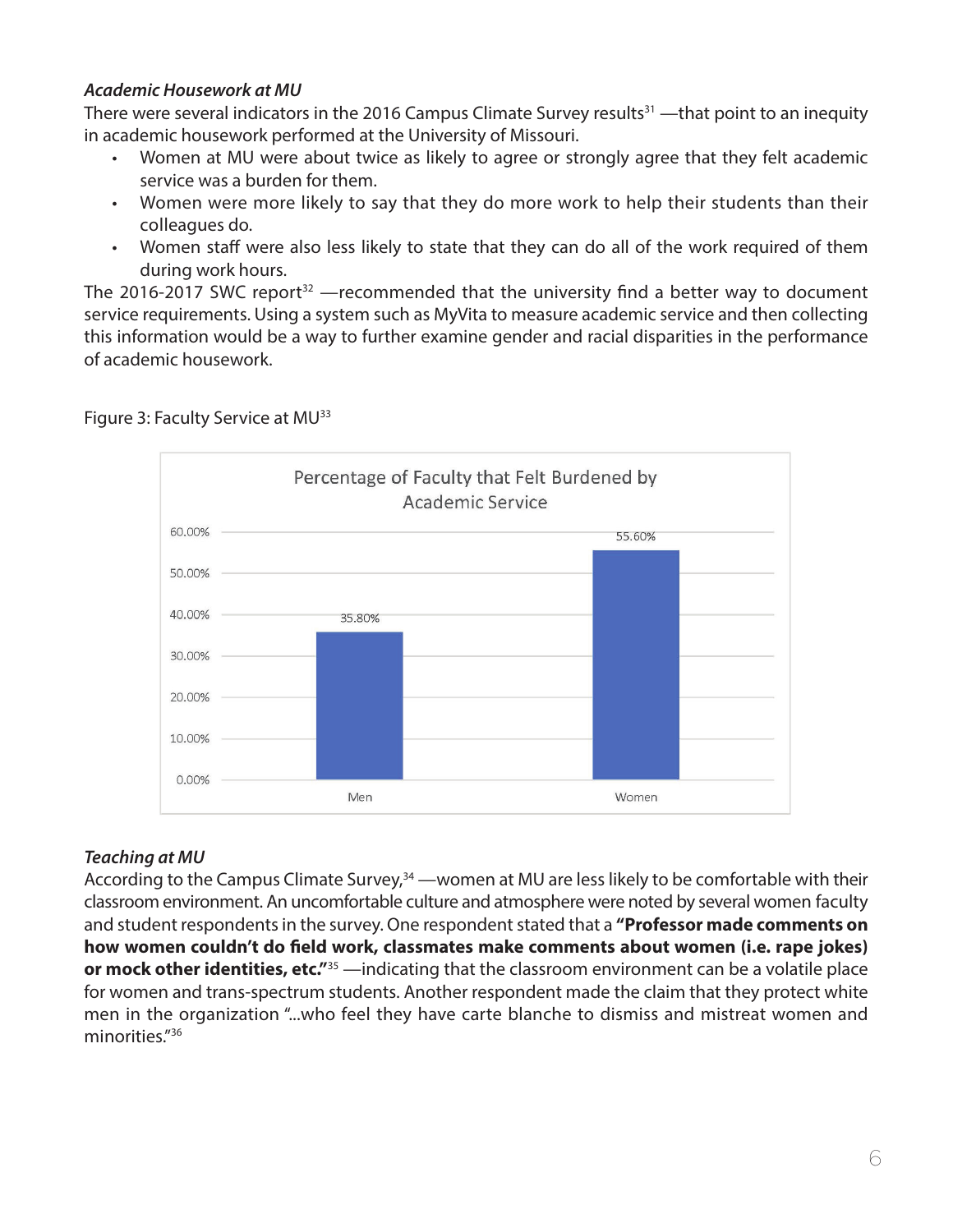

#### Figure 4: Gendered Perceptions of Classroom Environment<sup>37</sup>

Based on the campus climate survey data, the SWC made some recommendations.<sup>38</sup> First, they recommend providing training and resources to all supervisors to ensure a more equitable culture. Next, they recommend rethinking how academic service is measured and valued at the university. Lastly, they recommend that the campus climate survey be administered on a recurring basis to more effectively evaluate progress towards an equitable climate for women and minority faculty.

# Best Practices and Recommendations

Examining relevant literature regarding experiences of women and underrepresented academic faculty helps gain more perspective. After pairing the literature review with information on experiences at the University of Missouri as represented in the 2016 Campus Climate Survey and other University sources, a more localized picture of the landscape emerged. Keeping the above information in mind, the following best practices and recommendations are presented for addressing burdens to research productivity, overburdening academic housework, and teaching bias.

#### *Research*

# *Campus/University System*

- Recognize that there is inequity in terms of research opportunities at the University of Missouri and continue to examine the imbalances in research productivity and rank.
- Include different information in future salary equity surveys, such as research expectations upon hire and the number of classes being taught.

*Departmental Chairs/Deans*

- Encourage and provide time for faculty to participate in and complete research, especially keeping in mind increased time burdens on women and minority faculty.
- Ensure diverse selection committees for lectures and colloquiums in order to diversify future offerings and opportunities.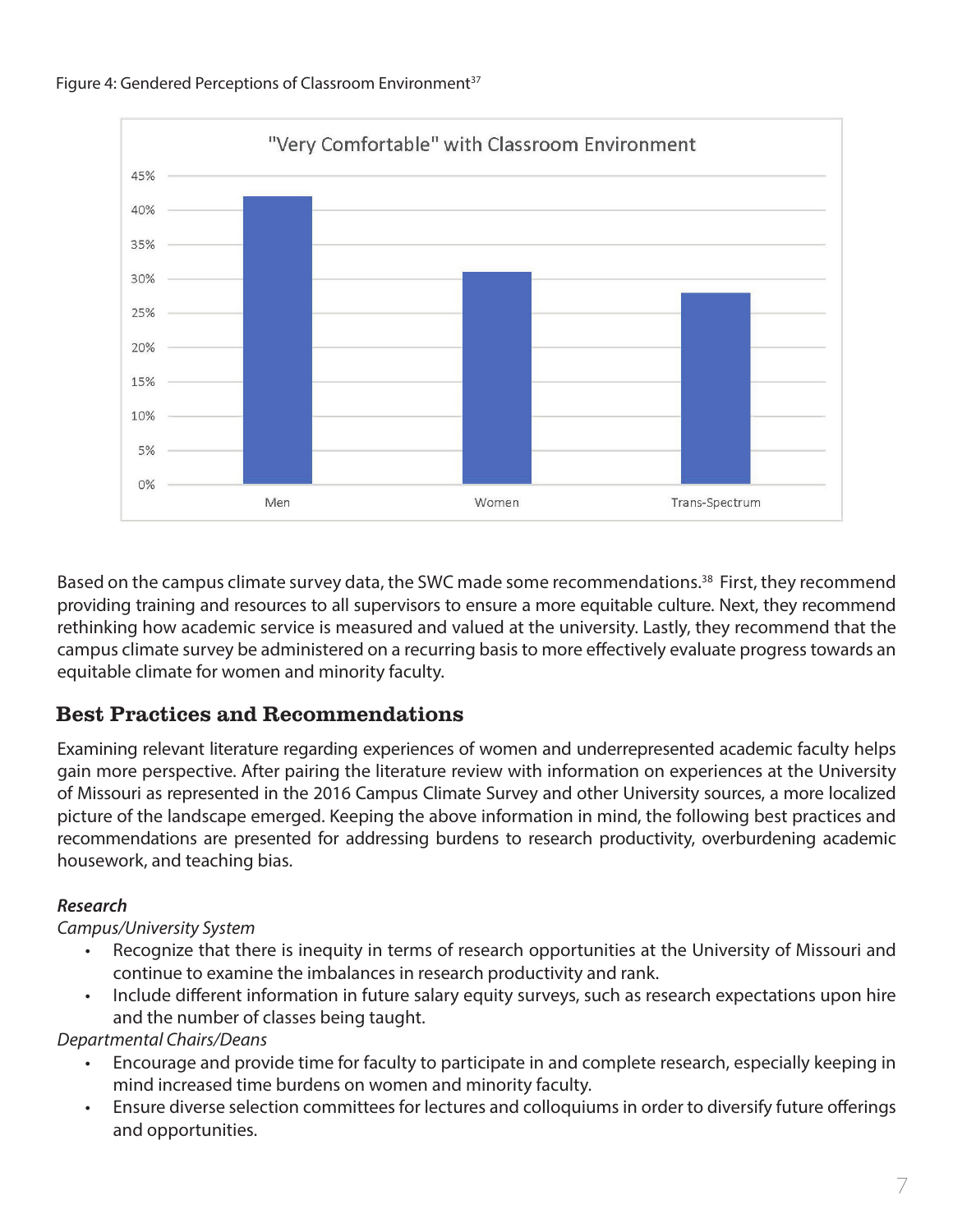# *Individuals*

- Work to support all colleagues and don't be afraid to provide encouragement towards them being more assertive in securing time and resources to increase research productivity.
- Become more aware of who is being cited and diversify reference sources when conducting research in the future.

## *Academic Housework*

## *Campus/University System*

- Examine the university culture to understand who is doing the majority of the teaching, mentoring, and supervising using systems such as MyVita.
- Consult with people in the university on best practices to encourage more equal task assignments, including department chairs and deans.
- Work towards increased recording of the gender and race/ethnicity of committee members, especially those serving on prestigious committees.

# *Departmental Chairs/Deans*

- Recognize and document the expectations for academic service on employees. If inequity is recognized, rethink how academic service is assigned.
- Utilize the MyVita system in order to measure how much academic service each faculty member is performing and then use this information to restructure service as needed.

# *Individuals*

- Recognizing that saying no isn't always an option, individuals should pay attention to which colleagues are taking on more academic housework.
- Work on volunteering to lighten colleagues' loads if possible or talk to a supervisor.

# *Teaching*

# *Campus/University System*

- Work with and encourage department chairs and deans to increase equitable practices in order to support women and minority faculty.
- Introduce a summit or training session with all department chairs that discusses teaching practices and ways to support diversity within their respective departments.

# *Departmental Chairs/Deans*

- Pay attention to any grievances or complaints from female and minority faculty.
- Examine the teaching distribution to determine that it does not put too much pressure on a select group of people.
- Assess an individual's academic service commitments and research duties when looking at class assignments. Increasing a faculty member's teaching load when they already face significant time burdens can reinforce inequities.
- When reviewing teaching evaluations, do so with a critical lens, given the demonstrated bias in such evaluations. Consider adding a bias cue in future teaching evaluations, a small measure that research indicates could help mitigate some bias.<sup>39</sup>

# *Individuals*

- Women need to be their own self-advocate, if they are able, in wanting more time to do research or in reporting classroom issues.
- All faculty need to be willing to offer support and speak up for their colleagues if necessary.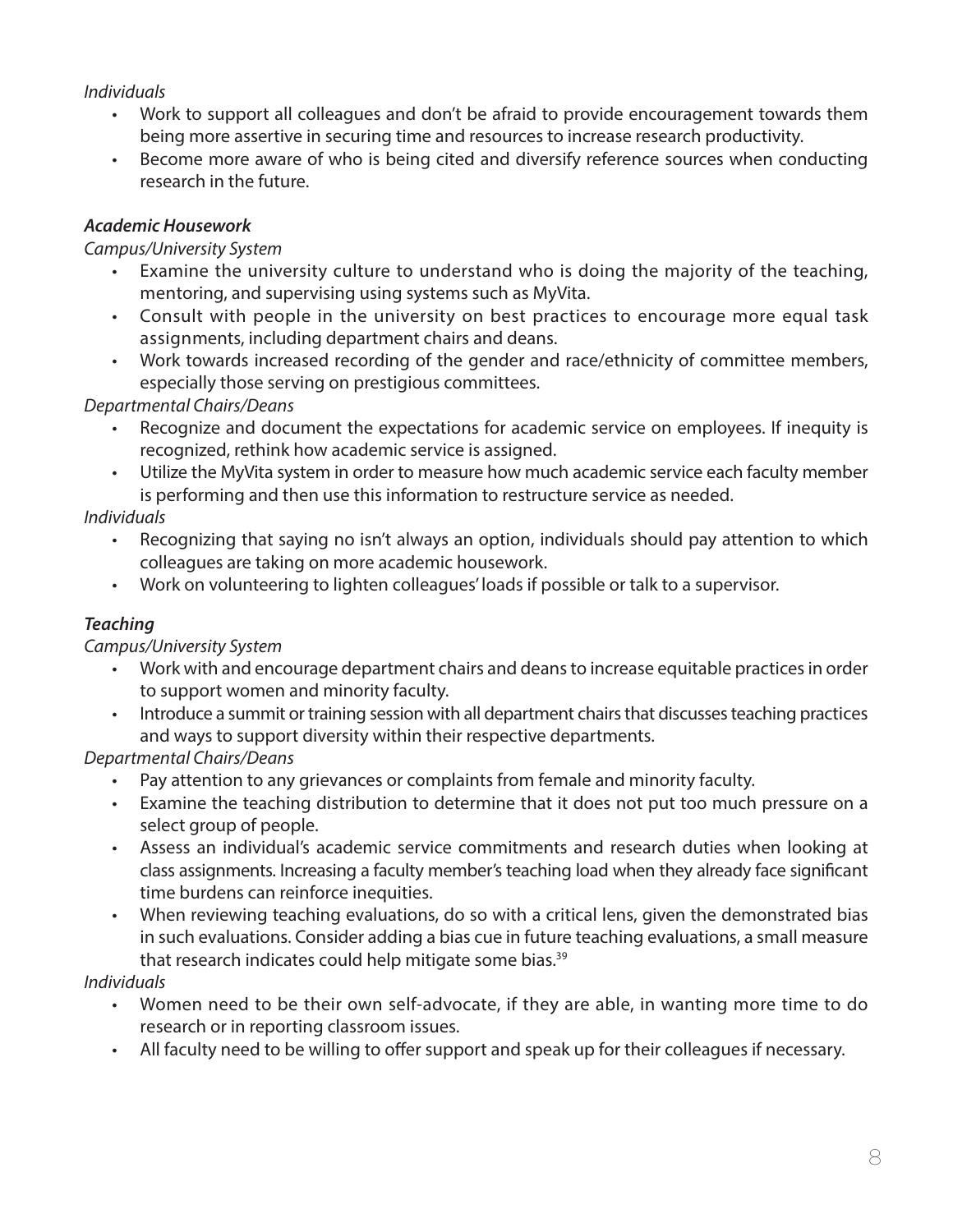# **Conclusion**

Looking to recent research on women and minority faculty, three trends in inequity emerge in burdens on research productivity, overburdening academic housework, and biased teaching conditions. At the University of Missouri, these issues disproportionately affect women and minority faculty, as evidenced by information from the 2016 Campus Climate Survey, and the Status of Women Committee reports from 2016-2017 and 2017-2018. Striving towards greater equity for all staff and faculty is not simply a matter of individuals treating their colleagues more fairly. Rather, working towards alleviating the issues at hand must come from the university system and department heads first and foremost. Department heads and the university system need to recognize that these problems exist and that actions can start with their intentions and the attitude they take towards making the MU experience a better one for all students, faculty, and staff.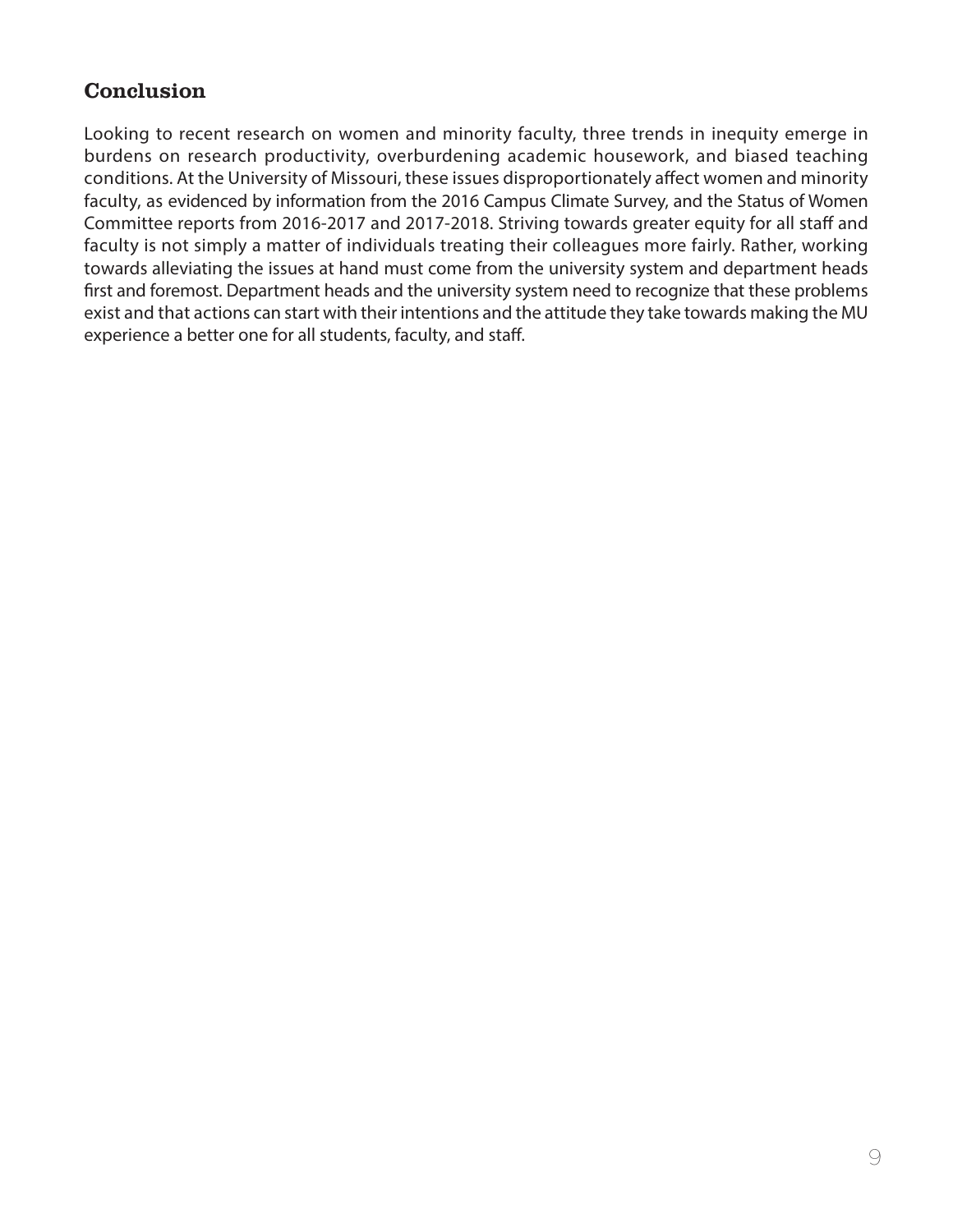# References

<sup>1</sup> American Association of University Professors (May 2019). The annual report of the economic status of the profession, 2018-19. Retrieved from: [https://www.aaup.org/sites/default/files/2018-19\\_ARES\\_Final\\_0.pdf](https://www.aaup.org/sites/default/files/2018-19_ARES_Final_0.pdf )

<sup>2</sup> Toutkashian, R. K. (2015). Internal Salary Equity Study for the University of Missouri.

3 Lubienski, S. T., Miller, E. K., Saclarides, E. T. (2017). Sex differences in doctoral student publication rates. *Educational Researcher*, 47(1). Retrieved from: [https://doi.org/10.3102/0013189X17738746](https://doi.org/10.3102/0013189X17738746  ) 4

 Sarsons, H. (2017). Gender differences in recognition for group work. *Harvard University*. Retrieved from: [https://scholar.](https://scholar.harvard.edu/files/sarsons/files/full_v6.pdf ) [harvard.edu/files/sarsons/files/full\\_v6.pdf](https://scholar.harvard.edu/files/sarsons/files/full_v6.pdf )

 $^5$  Ginther, D. K., and Kahn, S. (2012). Education and academic career outcomes for women of color in science and engineering. *Paper presented at the conference for the Committee on Women in Science, Engineering, and Medicine, Washington, DC,*  June 2012. Retrieved from: [http://people.ku.edu/~dginther/Ginther\\_Kahn\\_WomenofColor.pdf](http://people.ku.edu/~dginther/Ginther_Kahn_WomenofColor.pdf )

6 American Association of University Professors 2019

7 Sarsons 2017

8 Sarsons 2017

9 West, J. D., Jacquet, J., King, M. M., Correll, S. J., & Bergstrom, C. T. (2013). The role of gender in scholarly authorship. *PLoS One,* 8(7). Retrieved from: <u>https://doi.org/10.1371/journal.pone.0066212</u><br><sup>10</sup> Lariviere, V., Chaoqun, N., Gingras, Y., Cronin, B., & Sugimoto, C. R. (2013). Bibliometrics: Global gender disparities in science.

Nature, 504. Retrieved from: https://www.nature.com/news/bibliometrics-global-gender-disparities-in-science-1.14321<br><sup>11</sup> Witteman, H. O., Hendricks, M., Straus, S., & Tannenbaum, C. (2019). Are gender gaps due to evaluatio or the science? A natural experiment at a national funding agency. *The Lancet,* 393(10171), pg. 531-540. Retrieved from: [https://doi.org/10.1016/S0140-6736\(18\)32611-4](https://doi.org/10.1016/S0140-6736(18)32611-4  ) 

<sup>12</sup> Raj, A., Carr, P.L., Kaplan, S. E., Terrin, N., Breeze, J. L., & Freund, K. M. (2016). Longitudinal analysis of gender differences in academic productivity among medical faculty across 24 medical schools in the United States. *Acad Med*, 91(8), pg. 1074- 1079. Retrieved from: [https://www.ncbi.nlm.nih.gov/pmc/articles/PMC5411176/](https://www.ncbi.nlm.nih.gov/pmc/articles/PMC5411176/ )

<sup>13</sup> Guarino, C. M. & Borden, V. M. H. (2017). Faculty service loads and gender: Are women taking care of the academic family? *Research in Higher Education,* 58(6), pg. 672-694. Retrieved from[: http://eds.a.ebscohost.com.proxy.mul.missouri.edu/eds/]( http://eds.a.ebscohost.com.proxy.mul.missouri.edu/eds/pdfviewer/pdfviewer?vid=3&sid=d1f1823d-8d24-4d0b-bdc5-945975432979%40pdc-v-sessmgr03  ) [pdfviewer/pdfviewer?vid=3&sid=d1f1823d-8d24-4d0b-bdc5-945975432979%40pdc-v-sessmgr03]( http://eds.a.ebscohost.com.proxy.mul.missouri.edu/eds/pdfviewer/pdfviewer?vid=3&sid=d1f1823d-8d24-4d0b-bdc5-945975432979%40pdc-v-sessmgr03  ) 

14 Wood, J. L., Hilton, A. A., Nevarez, C. (2015). Faculty of color and white faculty: An analysis of service in colleges of education in the Arizona public university system. *The Journal of the Professoriate,* 1(8). Retrieved from: [http://caarpweb.org/](http://caarpweb.org/wp-content/uploads/2015/06/8-1_Wood_p85.pdf ) [wp-content/uploads/2015/06/8-1\\_Wood\\_p85.pdf](http://caarpweb.org/wp-content/uploads/2015/06/8-1_Wood_p85.pdf )

15 Misra, J., Lindquist, J. H., Holmes, E., & Agiomavritis, S. (2011). The ivory ceiling of service work. *AAUP*. Retrieved from: https://www.aaup.org/article/ivory-ceiling-service-work#.W\_-RjWhKjIW

<sup>16</sup> Babcock, L., Recalde, M. P., Vesterlund, L., & Weingart, L. (2017). Gender differences in accepting and receiving requests for tasks with low promotability. *American Economic Review*, 107(3), pp. 714-747. Retrieved from: [http://www.pitt.edu/~vester/](http://www.pitt.edu/~vester/aer_promotability.pdf  ) [aer\\_promotability.pdf](http://www.pitt.edu/~vester/aer_promotability.pdf  ) 

17 Pyke, K. (2015). Faculty gender inequity and the "just say no to service" fairytale. In De Welde, K. & Stepnick, A. *Disrupting*  the Culture of Silence: Confronting Gender Inequity and Making Change in Higher Education (pp. 83-95). Sterling, VA: Stylus Publishing.

<sup>18</sup> Mitchell, S. M. & Hesli, V. L. (2013). Women don't ask? Women don't say no? Bargaining and service in the political science profession. PS. Retrieved from: https://www.researchgate.net/profile/Sara Mitchell6/publication/259431711 Women Don%27t Ask Women Don%27t Say No Bargaining and Service in the Political Science Profession/ [links/004635363e5b378e0d000000/Women-Dont-Ask-Women-Dont-Say-No-Bargaining-and-Service-in-the-Political-Sci](https://www.researchgate.net/profile/Sara_Mitchell6/publication/259431711_Women_Don%27t_Ask_Women_Don%27t_Say_No_Bargaining_and_Service_in_the_Political_Science_Profession/links/004635363e5b378e0d000000/Women-Dont-Ask-Women-Dont-Say-No-Bargaining-and-Serv)[ence-Profession.pdf](https://www.researchgate.net/profile/Sara_Mitchell6/publication/259431711_Women_Don%27t_Ask_Women_Don%27t_Say_No_Bargaining_and_Service_in_the_Political_Science_Profession/links/004635363e5b378e0d000000/Women-Dont-Ask-Women-Dont-Say-No-Bargaining-and-Serv) 

19 Hanasono, L. K., Broido, E. M., Yacobucci, M. M., Root, K. V., Peña, S., & O'Neil, D. A. (2018, August 2). Secret Service: Revealing Gender Biases in the Visibility and Value of Faculty Service. *Journal of Diversity in Higher Education.* Advance online publication. http://dx.doi.org/10.1037/dhe0000081

20 Misra et al 2011

21 Misra et al 2011

 $^{22}$  Pittman, C. T. (2010). Race and gender oppression in the classroom: The experiences of women faculty of color with white male students. *Teaching Sociology*, 38(3), pp. 183-196. Retrieved from: [http://www.asanet.org/sites/default/files/savvy/im](http://www.asanet.org/sites/default/files/savvy/images/journals/docs/pdf/ts/Jul10TSFeature.pdf )[ages/journals/docs/pdf/ts/Jul10TSFeature.pdf](http://www.asanet.org/sites/default/files/savvy/images/journals/docs/pdf/ts/Jul10TSFeature.pdf )